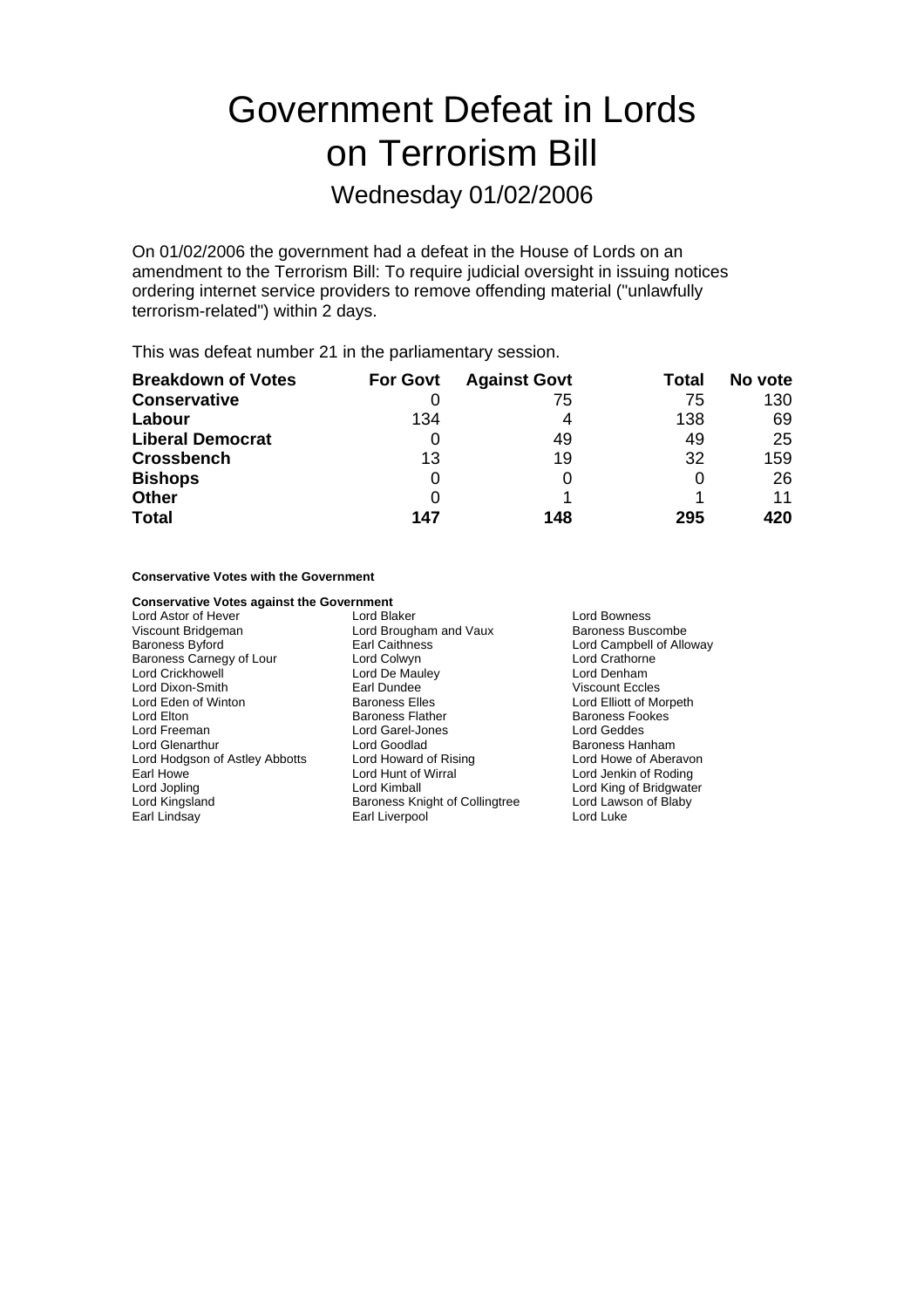Lord Norton of Louth Baroness<br>
Lord Palumbo<br>
Earl Peel Lord Rotherwick Baroness Seccombe<br>
Lord Swinfen<br>
Lord Trefgarne Lord Waddington

#### **Labour Votes with the Government**

Baroness Amos<br>
Lord Archer of Sandwell **Exercise Baroness Ashton of Upholland** Lord Bach<br>
Baroness Ashton of Upholland Lord Bach Lord Archer of Sandwell Baroness Ashton of Upholland<br>
Lord Barnett Lord Bassam of Brighton Baroness Billingham **Lord Bilston** Lord Bilston Lord Borrie Lord Borrie Lord Borrie Lord Brookman Lord Brookman Lord Brooks of Tremorfa Lord Campbell-Savours Lord Carter Lord Christopher Lord Clark of Windermere Lord Clarke of Hampstead Lord Clinton-Davis **Lord Corbett of Castle Vale** Baroness Corston<br>
Baroness Crawley **Baroness David** Baroness David Lord Davies of Old Lord Davies of Coity<br>
Lord Donoughue<br>
Lord Duhs Lord Donoughue **Lord Dubs** Lord Dubs Lord Elder<br>
Lord Evans of Parkside **Lord Evans** Lord Evans of Watford Lord Evans Lord Evans of Parkside Lord Evans of Watford Lord Evans of Temple Guiting Lord Falconer of Thoroton **Baroness Falkender** Baroness Farrington of Ribbleton<br>
Lord Faulkner of Worcester **Bolland** Lord Foster of Bishop Auckland Lord Foulkes of Cumnock Lord Fyfe of Fairfield **Baroness Gale** Baroness Gale Lord Gavron<br>Baroness Gibson of Market Rasen Baroness Golding **Baroness Golding** Lord Goldsmith Baroness Gibson of Market Rasen Baroness Golding<br>Lord Gordon of Strathblane Baroness Goudie Lord Gould of Brookwood Lord Gregson Lord Grocott Lord Harris of Haringey Lord Harrison Lord Hart of Chilton Baroness Hilton of Eggardon Baroness Howells of St Davids<br>
Lord Hughes of Woodside<br>
Lord Hunt of Kings Heath<br>
Lord Irvine of Lairg Lord Hunt of Kings Heath Lord Hunt of Chesterton Lord Irvine<br>
Lord Janner of Braunstone Baroness Jav of Paddington Lord Jones Lord Janner of Braunstone Baroness Jay of Paddington Lord Jones Lord Kirkhill Lord Lord Lea of Crondall Lord Lipsey<br>
Baroness Lockwood Lord Lord Lord Lofthouse of Pontefract Lord Macdo Lord Mackenzie of Framwellgate Lord Maxton **Baroness McIntosh of Hudnall** Lord McIntosh of Haringey<br>Lord McKenzie of Luton **Baroness McIntosh of Accept** Lord Morgan Baroness Morgan of Huyton Lord Morris of Manchester Lord Cortis Cord Morris of Manchester Lord Pendry<br>Lord Dendry Lord Pendry Lord O'Neill of Clackmannan<br>
Baroness Pitkeathley Lord Plant of Highfield Baroness Pitkeathley Lord Plant of Highfield Lord Ponsonby of Shulbrede Baroness Rendell of Babergh Lord Richard Lord Rooker<br>
Lord Rooker<br>
Lord Rosser Baroness Royall of Blaisdon Lord Sainsbury of Turville Lord Rosser **Baroness Royall of Blaisdon** Lord Sainsbury Corporation Corporation Corporation Corporation Corporation<br>Bury of Turville Corporation Corporation Corporation Corporation Corporation Corporation Corporation Corp Lord Sewel Viscount Simon<br>
Lord Stone of Blackheath 
Lord Strabolgi Baroness Taylor of Bolton Lord Tomlinson Lord Triesman Lord Truscott Lord Tunnicliffe Lord Turnberg Communication and Camden<br>Baroness Wall of New Barnet Lord Warner Communication Baroness Warwick of Undero Lord Wedderburn of Charlton<br>Lord Williams of Elvel

Lord Lyell Lord MacGregor of Pulham Market Lord Mackay of Clashfern Lord Mancroft **Lord Mayhew of Twysden** Lord McAlpine of West Green<br>
Lord McColl of Dulwich **Lord Mexic Duke of Montrose** Baroness Morris of Bolton Duke of Montrose in American Baroness Morris of Bolton<br>
Lord Murton of Lindisfarne Earl Northesk Lord Mowbray and Stourton **Lord Murton of Lindisfarne** Earl Northes<br>
Lord Norton of Louth **Baroness O'Cathain** Earl Onslow Lord Palumbo Earl Peel Baroness Perry of Southwark Lord Rees<br>
Lord Renton Lord Renton of Mount Harry<br>
Lord Rotherwick Baroness Seccombe Lord Selsdon Lord Trefgarne **Viscount Ullswater**<br>
Lord Wakeham **Viscount Ullswater**<br>
Lord Windlesham

Lord Acton **Lord Adonis**<br>
Lord Anderson of Swansea Baroness Andrews<br>
Lord Anderson of Swansea Baroness Andrews Lord Brooke of Alverthorpe Lord Brookn<br>
Lord Campbell-Savours
Lord Carter Baroness David Lord Davies of Oldham<br>
Lord Desai Lord Foster of Bishop Auckland Baroness Hayman<br>
Baroness Hollis of Heigham
Baroness Hollis of Heigham
Baroness Hollis of Heigham
Baroness Hollis of Heigham
Baroness Hollis of Heigham
Baroness Hollis of Heigham
Baroness Hollis of Heigham
Baroness Hollis Lord Lofthouse of Pontefract Lord Macdonald of Tradeston<br>
Lord MacKenzie of Culkein Baroness Massey of Darwen Lord Morgan<br>
Lord Morris of Manchester<br>
Lord Morris of Aberavon Baroness Ramsay of Cartvale Lord Randall<br>
Lord Richard Lord Rooker Lord Warner **Baroness Warwick of Undercliffe**<br>Baroness Whitaker **Baroness Warwick of Undercliffe** Lord Woolmer of Leeds

Lord Bernstein of Craigweil Baroness Gould of Potternewton Lord King of West Bromwich Lord Strabolgi **Channess** Symons of Vernham Dean<br>
Lord Temple-Morris **Channess Symons of Vernham Dean**